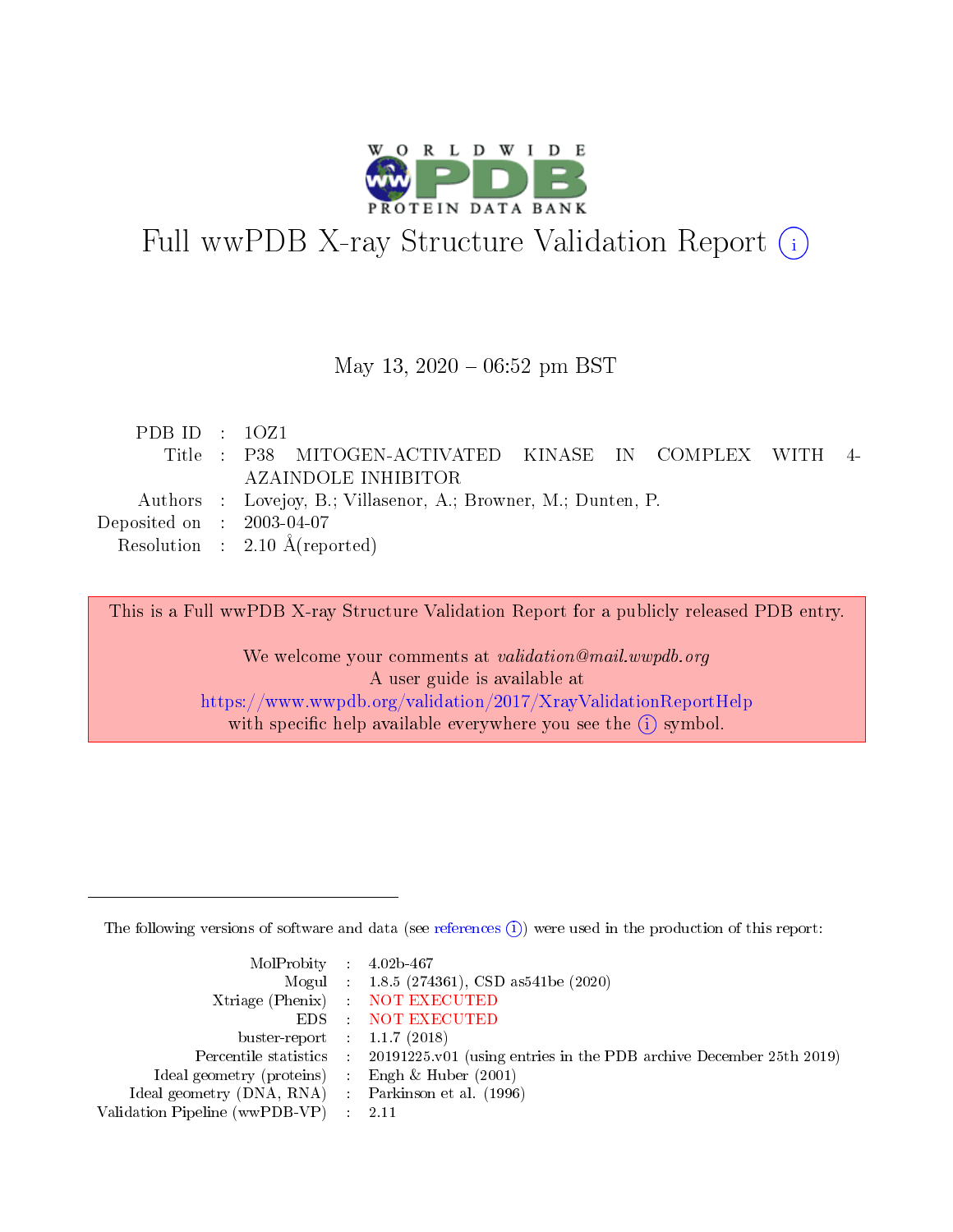# 1 [O](https://www.wwpdb.org/validation/2017/XrayValidationReportHelp#overall_quality)verall quality at a glance  $(i)$

The following experimental techniques were used to determine the structure: X-RAY DIFFRACTION

The reported resolution of this entry is 2.10 Å.

Percentile scores (ranging between 0-100) for global validation metrics of the entry are shown in the following graphic. The table shows the number of entries on which the scores are based.



| Metric                | Whole archive<br>$(\#\text{Entries})$ | Similar resolution<br>$(\#\text{Entries}, \text{resolution range}(\text{\AA})\)$ |
|-----------------------|---------------------------------------|----------------------------------------------------------------------------------|
| Clashscore            | 141614                                | $5710(2.10-2.10)$                                                                |
| Ramachandran outliers | 138981                                | $5647(2.10-2.10)$                                                                |
| Sidechain outliers    | 138945                                | $5648$ $(2.10-2.10)$                                                             |

The table below summarises the geometric issues observed across the polymeric chains and their fit to the electron density. The red, orange, yellow and green segments on the lower bar indicate the fraction of residues that contain outliers for  $\geq=3$ , 2, 1 and 0 types of geometric quality criteria respectively. A grey segment represents the fraction of residues that are not modelled. The numeric value for each fraction is indicated below the corresponding segment, with a dot representing fractions  $\leq=5\%$ 

Note EDS was not executed.

| Mol | $\cap$ hain | $\alpha$ $\alpha$ + $\alpha$<br>reugen | Quality of chain |     |    |
|-----|-------------|----------------------------------------|------------------|-----|----|
|     |             | ດ⇔ດ                                    |                  |     | 8% |
|     |             |                                        | 78%              | 13% |    |

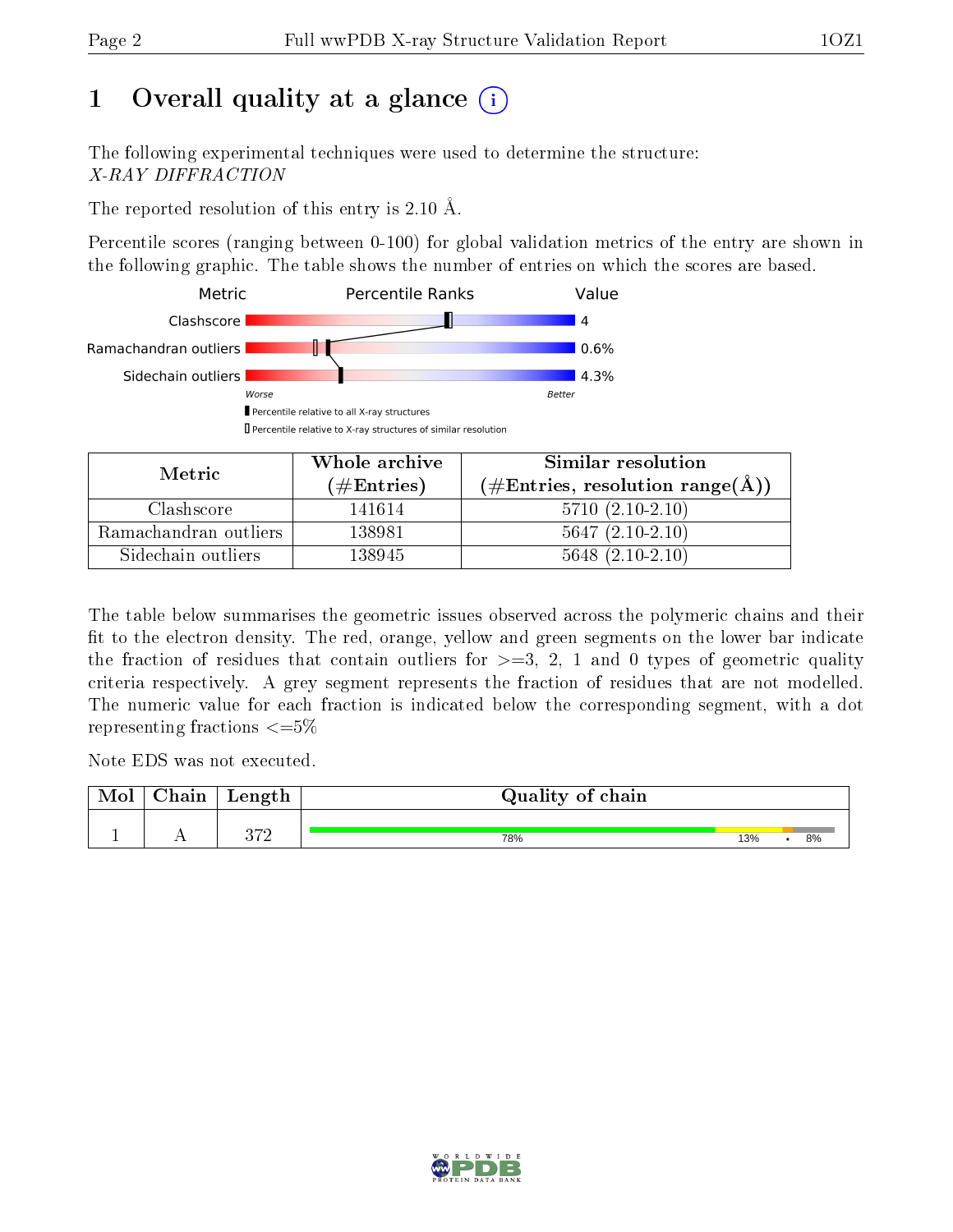# 2 Entry composition (i)

There are 3 unique types of molecules in this entry. The entry contains 3003 atoms, of which 0 are hydrogens and 0 are deuteriums.

In the tables below, the ZeroOcc column contains the number of atoms modelled with zero occupancy, the AltConf column contains the number of residues with at least one atom in alternate conformation and the Trace column contains the number of residues modelled with at most 2 atoms.

Molecule 1 is a protein called Mitogen-activated protein kinase 14.

| Mol | $\perp$ Chain $\perp$ | Residues |             |      | $\rm{Atoms}$ |      | $ZeroOcc \   \ AltConf \  $ | $\mid$ Trace $\mid$ |
|-----|-----------------------|----------|-------------|------|--------------|------|-----------------------------|---------------------|
|     |                       | 344      | $\rm Total$ | 1781 | 473          | -512 |                             |                     |

There are 12 discrepancies between the modelled and reference sequences:

| Chain | Residue | Modelled   | Actual | Comment               | Reference         |
|-------|---------|------------|--------|-----------------------|-------------------|
| A     | $-11$   | MET        |        | <b>EXPRESSION TAG</b> | <b>UNP Q16539</b> |
| А     | $-10$   | <b>GLY</b> |        | <b>EXPRESSION TAG</b> | <b>UNP Q16539</b> |
| А     | $-9$    | $\rm{ARG}$ |        | <b>EXPRESSION TAG</b> | <b>UNP Q16539</b> |
| A     | $-8$    | <b>SER</b> |        | <b>EXPRESSION TAG</b> | <b>UNP Q16539</b> |
| А     | $-7$    | <b>HIS</b> |        | <b>EXPRESSION TAG</b> | <b>UNP Q16539</b> |
| А     | $-6$    | <b>HIS</b> |        | <b>EXPRESSION TAG</b> | <b>UNP Q16539</b> |
| А     | $-5$    | <b>HIS</b> |        | <b>EXPRESSION TAG</b> | <b>UNP Q16539</b> |
| А     | $-4$    | <b>HIS</b> |        | <b>EXPRESSION TAG</b> | <b>UNP Q16539</b> |
| А     | $-3$    | <b>HIS</b> |        | <b>EXPRESSION TAG</b> | <b>UNP Q16539</b> |
| А     | $-2$    | <b>HIS</b> |        | <b>EXPRESSION TAG</b> | <b>UNP Q16539</b> |
| А     | $-1$    | <b>GLY</b> |        | <b>EXPRESSION TAG</b> | <b>UNP Q16539</b> |
|       | 0       | SER.       |        | <b>EXPRESSION TAG</b> | <b>UNP Q16539</b> |

 Molecule 2 is 3-(4-FLUOROPHENYL)-2-PYRIDIN-4-YL-1H-PYRROLO[3,2-B]PYRIDIN-1-OL (three-letter code: FPH) (formula:  $C_{18}H_{12}FN_3O$ ).

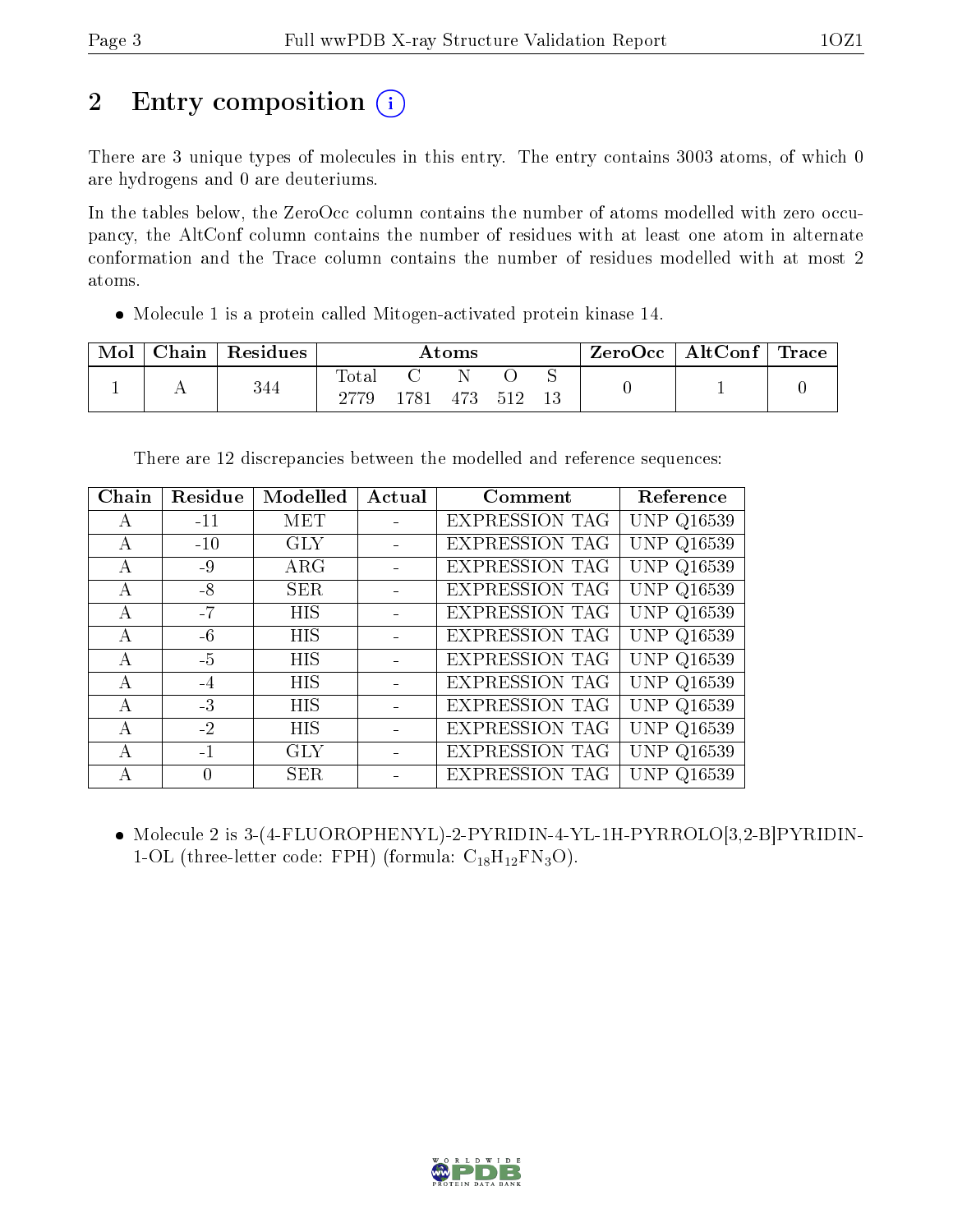

| Mol | Chain   $\overline{\text{Residues}}$ | Atoms         |      |  |  | $ZeroOcc \mid AltConf \mid$ |  |
|-----|--------------------------------------|---------------|------|--|--|-----------------------------|--|
|     |                                      | Total C F N O | 18 1 |  |  |                             |  |

 $\bullet\,$  Molecule 3 is water.

|  | Mol   Chain   Residues | Atoms        | ZeroOcc   AltConf |
|--|------------------------|--------------|-------------------|
|  | $20\,\mathrm{J}$       | Total<br>201 |                   |

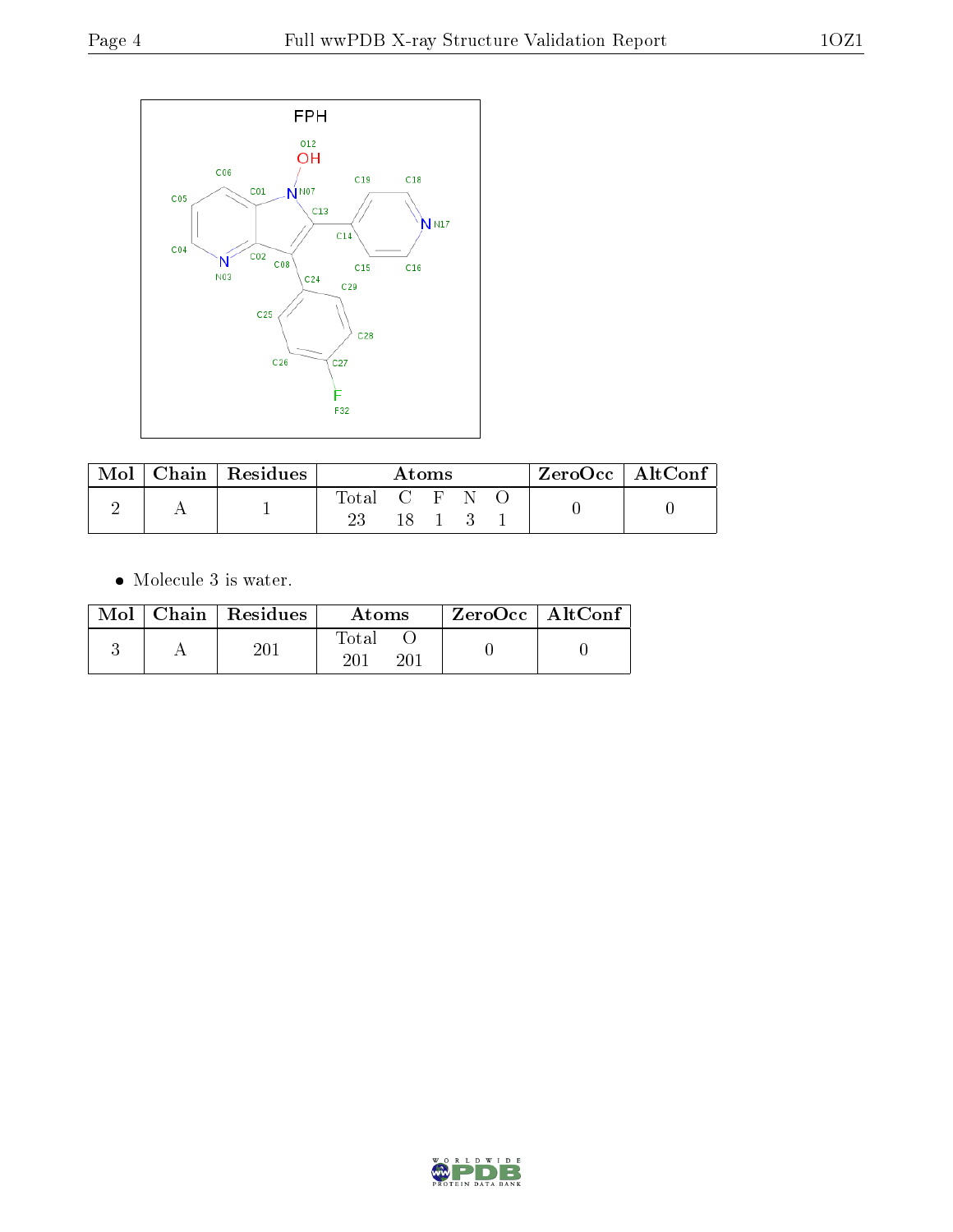# 3 Residue-property plots  $(i)$

These plots are drawn for all protein, RNA and DNA chains in the entry. The first graphic for a chain summarises the proportions of the various outlier classes displayed in the second graphic. The second graphic shows the sequence view annotated by issues in geometry. Residues are colorcoded according to the number of geometric quality criteria for which they contain at least one outlier: green  $= 0$ , yellow  $= 1$ , orange  $= 2$  and red  $= 3$  or more. Stretches of 2 or more consecutive residues without any outlier are shown as a green connector. Residues present in the sample, but not in the model, are shown in grey.

Note EDS was not executed.

• Molecule 1: Mitogen-activated protein kinase 14



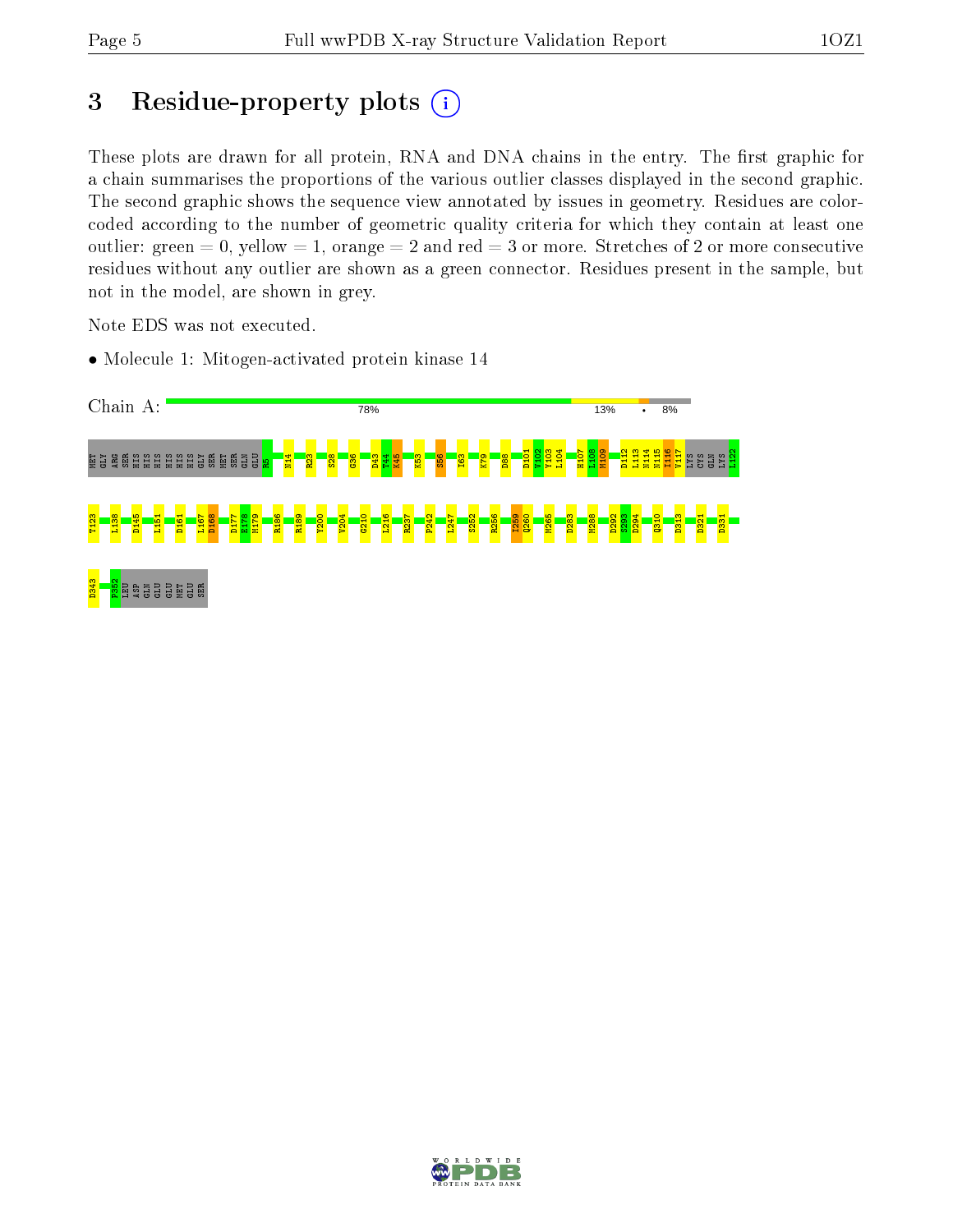# 4 Data and refinement statistics  $(i)$

Xtriage (Phenix) and EDS were not executed - this section is therefore incomplete.

| Property                               | Value                                           | Source    |  |
|----------------------------------------|-------------------------------------------------|-----------|--|
| Space group                            | P 21 21 21                                      | Depositor |  |
| Cell constants                         | 85.45Å<br>125.84Å<br>$45.41\text{\AA}$          | Depositor |  |
| a, b, c, $\alpha$ , $\beta$ , $\gamma$ | $90.00^\circ$<br>$90.00^\circ$<br>$90.00^\circ$ |           |  |
| Resolution (A)                         | 20.00<br>- 2.10                                 | Depositor |  |
| % Data completeness                    | $85.7(20.00-2.10)$                              | Depositor |  |
| (in resolution range)                  |                                                 |           |  |
| $R_{merge}$                            | 0.10                                            | Depositor |  |
| $\mathrm{R}_{sym}$                     | Not available)                                  | Depositor |  |
| Refinement program                     | REFMAC 5.1.24                                   | Depositor |  |
| $R, R_{free}$                          | 0.201<br>, 0.251                                | Depositor |  |
| Estimated twinning fraction            | No twinning to report.                          | Xtriage   |  |
| Total number of atoms                  | 3003                                            | wwPDB-VP  |  |
| Average B, all atoms $(A^2)$           | 27.0                                            | wwPDB-VP  |  |

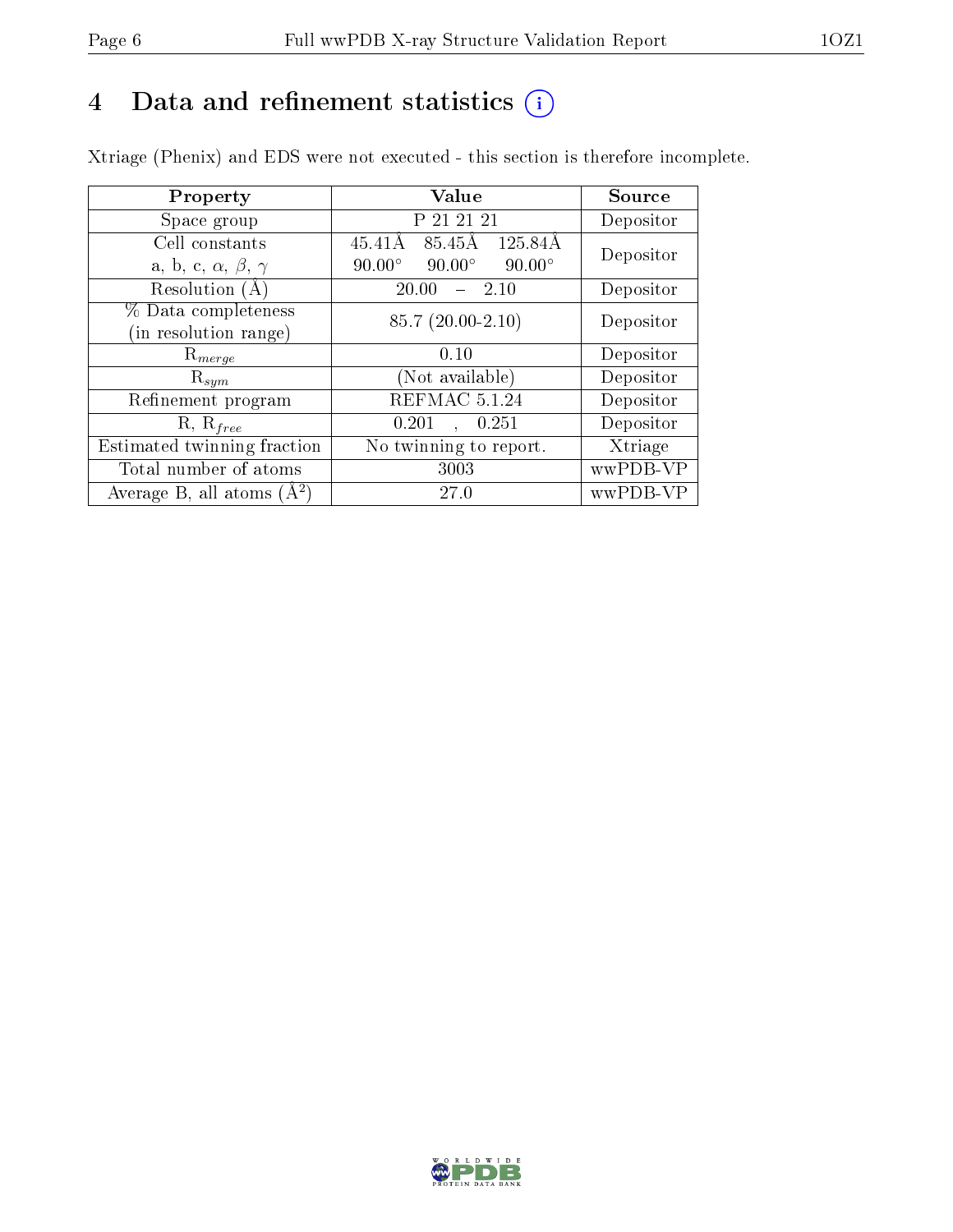# 5 Model quality  $(i)$

## 5.1 Standard geometry  $(i)$

Bond lengths and bond angles in the following residue types are not validated in this section: FPH

The Z score for a bond length (or angle) is the number of standard deviations the observed value is removed from the expected value. A bond length (or angle) with  $|Z| > 5$  is considered an outlier worth inspection. RMSZ is the root-mean-square of all Z scores of the bond lengths (or angles).

| Mol   Chain |  | Bond lengths         |      | Bond angles         |
|-------------|--|----------------------|------|---------------------|
|             |  | RMSZ $ #Z  > 5$ RMSZ |      | $\# Z  > 5$         |
|             |  | 0/2848               | 0.85 | $12/3868$ $(0.3\%)$ |

There are no bond length outliers.

|  |  | All (12) bond angle outliers are listed below: |  |  |
|--|--|------------------------------------------------|--|--|
|  |  |                                                |  |  |

| Mol | Chain | Res | Type       | Atoms        | Z    | Observed $(°)$ | Ideal(°) |
|-----|-------|-----|------------|--------------|------|----------------|----------|
| 1   | А     | 321 | <b>ASP</b> | $CB-CG-OD2$  | 6.88 | 124.49         | 118.30   |
| 1   | А     | 101 | <b>ASP</b> | $CB$ -CG-OD2 | 6.77 | 124.39         | 118.30   |
| 1   | A     | 294 | ASP        | $CB$ -CG-OD2 | 6.61 | 124.25         | 118.30   |
| 1   | A     | 161 | ASP        | $CB-CG-OD2$  | 6.05 | 123.75         | 118.30   |
| 1   | A     | 331 | ASP        | $CB-CG-OD2$  | 6.00 | 123.70         | 118.30   |
| 1   | А     | 292 | ASP        | CB-CG-OD2    | 6.00 | 123.70         | 118.30   |
| 1   | А     | 88  | ASP        | $CB-CG-OD2$  | 5.87 | 123.58         | 118.30   |
| 1   | А     | 283 | <b>ASP</b> | $CB$ -CG-OD2 | 5.83 | 123.54         | 118.30   |
| 1   | A     | 313 | ASP        | $CB$ -CG-OD2 | 5.79 | 123.52         | 118.30   |
| 1   | A     | 43  | ASP        | $CB-CG-OD2$  | 5.45 | 123.21         | 118.30   |
| 1   | A     | 343 | ASP        | $CB-CG-OD2$  | 5.41 | 123.17         | 118.30   |
| 1   | А     | 177 | ASP        | CB-CG-OD2    | 5.17 | 122.95         | 118.30   |

There are no chirality outliers.

There are no planarity outliers.

### 5.2 Too-close contacts  $(i)$

In the following table, the Non-H and H(model) columns list the number of non-hydrogen atoms and hydrogen atoms in the chain respectively. The H(added) column lists the number of hydrogen atoms added and optimized by MolProbity. The Clashes column lists the number of clashes within the asymmetric unit, whereas Symm-Clashes lists symmetry related clashes.

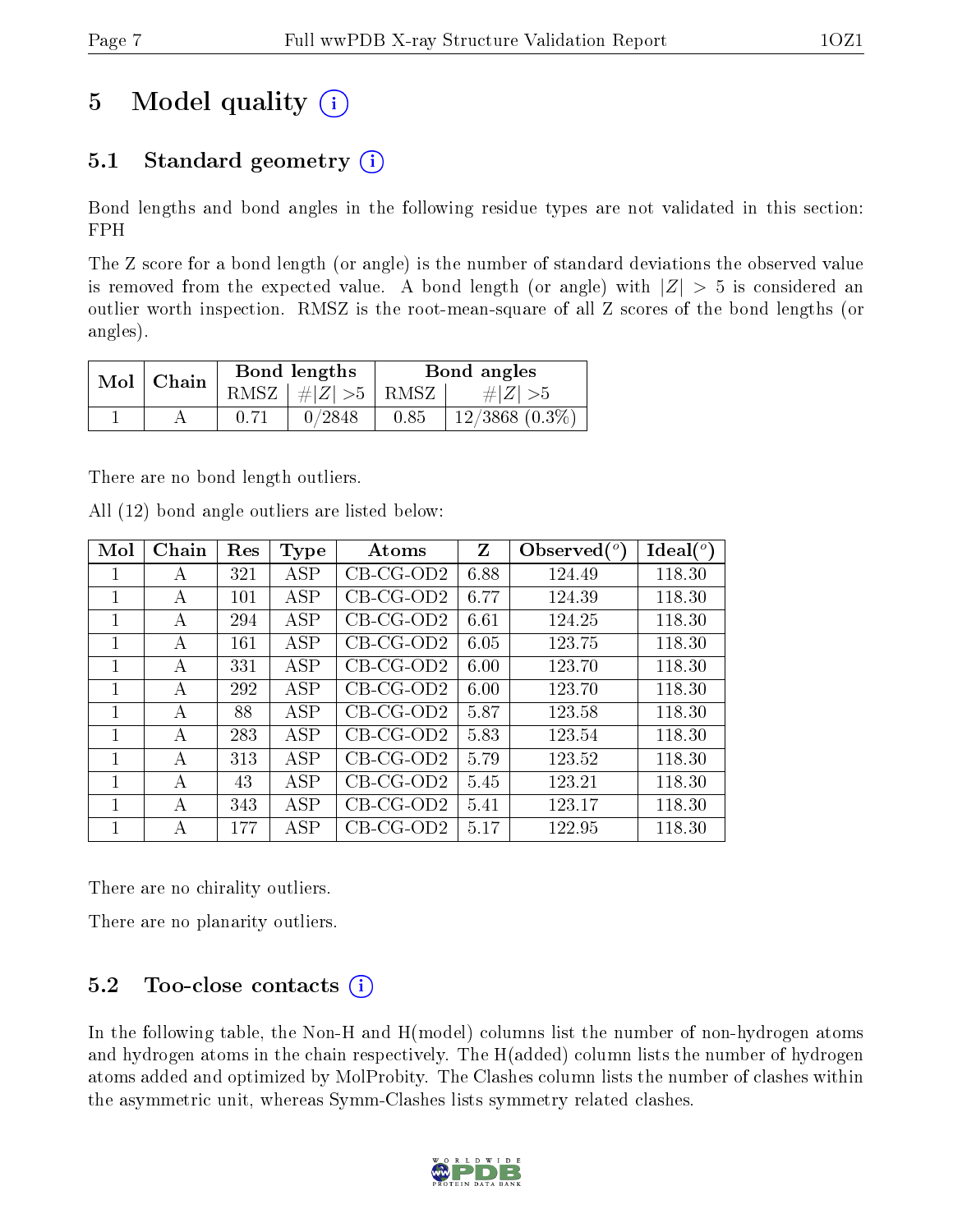| Mol |      |      | Chain   Non-H   H(model)   H(added)   Clashes   Symm-Clashes |
|-----|------|------|--------------------------------------------------------------|
|     | 2779 | 2765 |                                                              |
|     |      |      |                                                              |
|     | 201  |      |                                                              |
|     | 3003 |      |                                                              |

The all-atom clashscore is defined as the number of clashes found per 1000 atoms (including hydrogen atoms). The all-atom clashscore for this structure is 4.

All (25) close contacts within the same asymmetric unit are listed below, sorted by their clash magnitude.

| Atom-1                       | Atom-2               | Interatomic      | Clash             |
|------------------------------|----------------------|------------------|-------------------|
|                              |                      | distance $(\AA)$ | overlap $(A)$     |
| 1:A:256:ARG:O                | 1: A:260: GLN: HG3   | 1.93             | 0.68              |
| 1: A:237: ARG: HG3           | 1: A:265:MET:HE1     | 1.79             | 0.65              |
| $1:A:\overline{167:LEU:O}$   | 1:A:168:ASP:HB2      | 2.01             | 0.59              |
| 1:A:237:ARG:HG3              | 1: A:265: MET:CE     | 2.33             | 0.57              |
| 1:A:237:ARG:HA               | 1: A:265:MET:HE2     | 1.88             | $0.55\,$          |
| 1:A:138:LEU:HD21             | 1: A: 151: LEU: HD11 | 1.90             | $0.54\,$          |
| 1:A:247:LEU:HD21             | 1: A:259: ILE: CG2   | 2.39             | 0.52              |
| 1:A:117:VAL:HG22             | 1:A:216:LEU:HD23     | 1.91             | $0.52\,$          |
| 1:A:23:ARG:NH2               | 1:A:45:LYS:HD2       | $2.26\,$         | $0.51\,$          |
| 1: A:36: GLY: HA2            | 1: A:56: SER:HB3     | 1.92             | 0.51              |
| 1:A:189:ARG:HD2              | 3:A:669:HOH:O        | 2.13             | 0.49              |
| 1:A:242:PRO:HG3              | 1:A:259:ILE:HD12     | 1.96             | 0.48              |
| 1:A:247:LEU:HD21             | 1: A:259: ILE: HG21  | 1.96             | 0.47              |
| 1: A:36: GLY:CA              | 1: A: 56: SER: HB3   | 2.44             | $\overline{0.47}$ |
| 1: A:53: LYS:O               | 1: A: 103: TYR: HA   | $2.15\,$         | 0.47              |
| 1: A:53: LYS: HE3            | 1: A: 104: LEU: HD12 | 1.97             | 0.46              |
| 1:A:113:LEU:O                | 1:A:117:VAL:HG23     | 2.16             | 0.45              |
| 1:A:107:HIS:HB2              | 1:A:109[B]:MET:HE3   | 1.99             | 0.45              |
| $1:A:210:GLY:H\overline{A2}$ | 1: A:288:MET:HE3     | 1.97             | 0.45              |
| 1: A:200:TYR:HB2             | 1: A:204:VAL:CG1     | 2.49             | 0.42              |
| 1: A: 112: ASP: OD1          | 1:A:114:ASN:HB2      | $2.20\,$         | 0.42              |
| 1:A:114:ASN:C                | 1: A:116: ILE:H      | 2.22             | 0.42              |
| 1:A:179:MET:HE3              | 1:A:186:ARG:HG3      | 2.01             | 0.42              |
| 1:A:107:HIS:HB2              | 1:A:109[B]:MET:CE    | 2.50             | 0.42              |
| 1: A:210: GLY:HA2            | 1: A:288: MET:CE     | 2.51             | 0.41              |

There are no symmetry-related clashes.

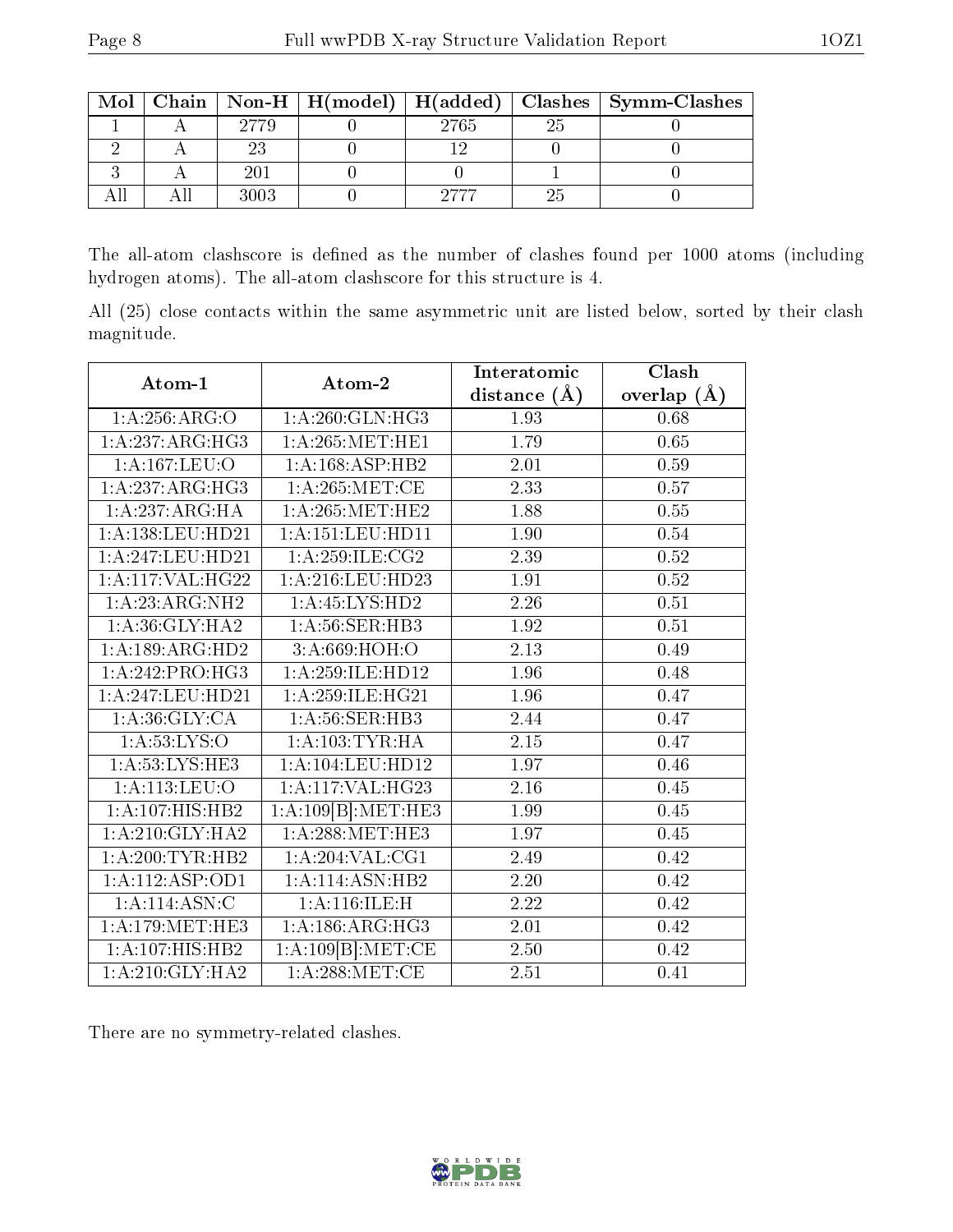### 5.3 Torsion angles (i)

#### 5.3.1 Protein backbone  $(i)$

In the following table, the Percentiles column shows the percent Ramachandran outliers of the chain as a percentile score with respect to all X-ray entries followed by that with respect to entries of similar resolution.

The Analysed column shows the number of residues for which the backbone conformation was analysed, and the total number of residues.

| Mol   Chain | Analysed                           |  |                                    |                                                          | $\mid$ Favoured $\mid$ Allowed $\mid$ Outliers $\mid$ Percentiles |  |
|-------------|------------------------------------|--|------------------------------------|----------------------------------------------------------|-------------------------------------------------------------------|--|
|             | $341/372(92\%)$ 330 (97\%) 9 (3\%) |  | $\frac{1}{2}$ (1%) $\frac{1}{2}$ . | $\begin{array}{ c c c c }\n\hline\n1&25&21\n\end{array}$ |                                                                   |  |

All (2) Ramachandran outliers are listed below:

| Mol | Chain | Res | ype |
|-----|-------|-----|-----|
|     |       | -68 |     |
|     |       |     |     |

#### 5.3.2 Protein sidechains  $(i)$

In the following table, the Percentiles column shows the percent sidechain outliers of the chain as a percentile score with respect to all X-ray entries followed by that with respect to entries of similar resolution.

The Analysed column shows the number of residues for which the sidechain conformation was analysed, and the total number of residues.

| Mol   Chain | $\boldsymbol{\mathrm{Analysed}}$         | Rotameric   Outliers   Percentiles |           |  |
|-------------|------------------------------------------|------------------------------------|-----------|--|
|             | $305/330$ (92\%)   291 (95\%)   14 (5\%) |                                    | 27 <br>26 |  |

All (14) residues with a non-rotameric sidechain are listed below:

| Mol | Chain | Res    | <b>Type</b> |
|-----|-------|--------|-------------|
| 1   | А     | 28     | <b>SER</b>  |
| 1   | А     | 45     | <b>LYS</b>  |
| 1   | А     | 56     | SER         |
| 1   | А     | 63     | ILE         |
| 1   | А     | 79     | <b>LYS</b>  |
| 1   | А     | 109[A] | MET         |
| 1   | А     | 109 B  | MET         |
|     |       | 115    | ASN         |
|     |       | 116    | IL E        |

Continued on next page...

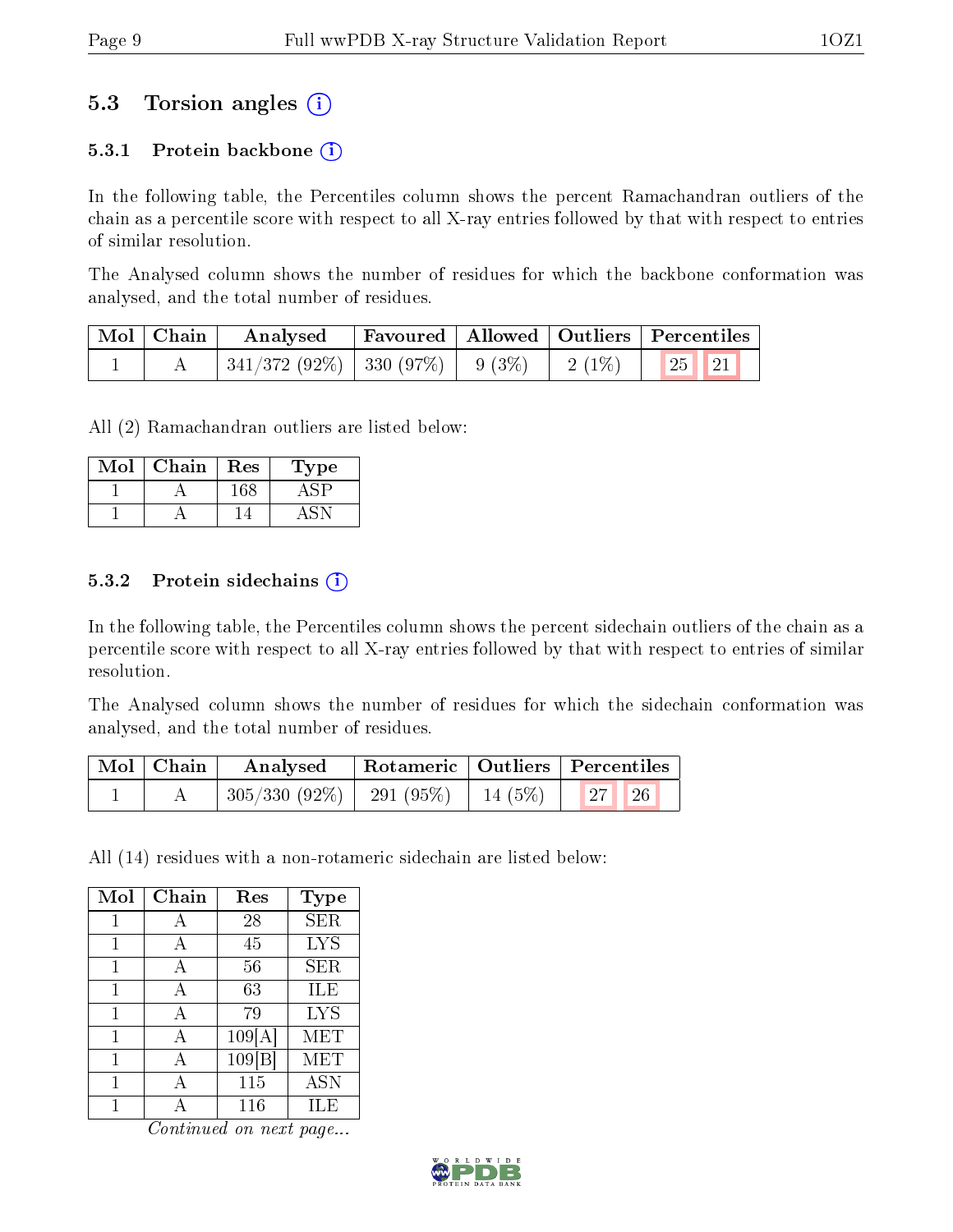Continued from previous page...

| Mol | Chain | Res | <b>Type</b> |
|-----|-------|-----|-------------|
|     |       | 123 | <b>THR</b>  |
|     |       | 145 | <b>ASP</b>  |
|     |       | 252 | <b>SER</b>  |
|     |       | 259 | ILE         |
|     |       | 310 | <b>GLN</b>  |

Some sidechains can be flipped to improve hydrogen bonding and reduce clashes. All (1) such sidechains are listed below:

| Mol | Chain | $_{\rm 1}$ Res | Type |  |
|-----|-------|----------------|------|--|
|     |       |                |      |  |

#### $5.3.3$  RNA  $(i)$

There are no RNA molecules in this entry.

#### 5.4 Non-standard residues in protein, DNA, RNA chains (i)

There are no non-standard protein/DNA/RNA residues in this entry.

#### 5.5 Carbohydrates (i)

There are no carbohydrates in this entry.

#### 5.6 Ligand geometry  $(i)$

1 ligand is modelled in this entry.

In the following table, the Counts columns list the number of bonds (or angles) for which Mogul statistics could be retrieved, the number of bonds (or angles) that are observed in the model and the number of bonds (or angles) that are defined in the Chemical Component Dictionary. The Link column lists molecule types, if any, to which the group is linked. The Z score for a bond length (or angle) is the number of standard deviations the observed value is removed from the expected value. A bond length (or angle) with  $|Z| > 2$  is considered an outlier worth inspection. RMSZ is the root-mean-square of all Z scores of the bond lengths (or angles).

| Mol<br>$\vert$ Type   Chain   Res |     |     | $^{\circ}$ Link | Bond lengths |      |         | Bond angles                  |  |  |
|-----------------------------------|-----|-----|-----------------|--------------|------|---------|------------------------------|--|--|
|                                   |     |     |                 | Counts       | RMSZ | #Z  > 2 | Counts   RMSZ $\vert \#  Z $ |  |  |
|                                   | FPH | 500 |                 | 23, 26, 26   | 1.87 | 4(17%)  | 30,37,37                     |  |  |

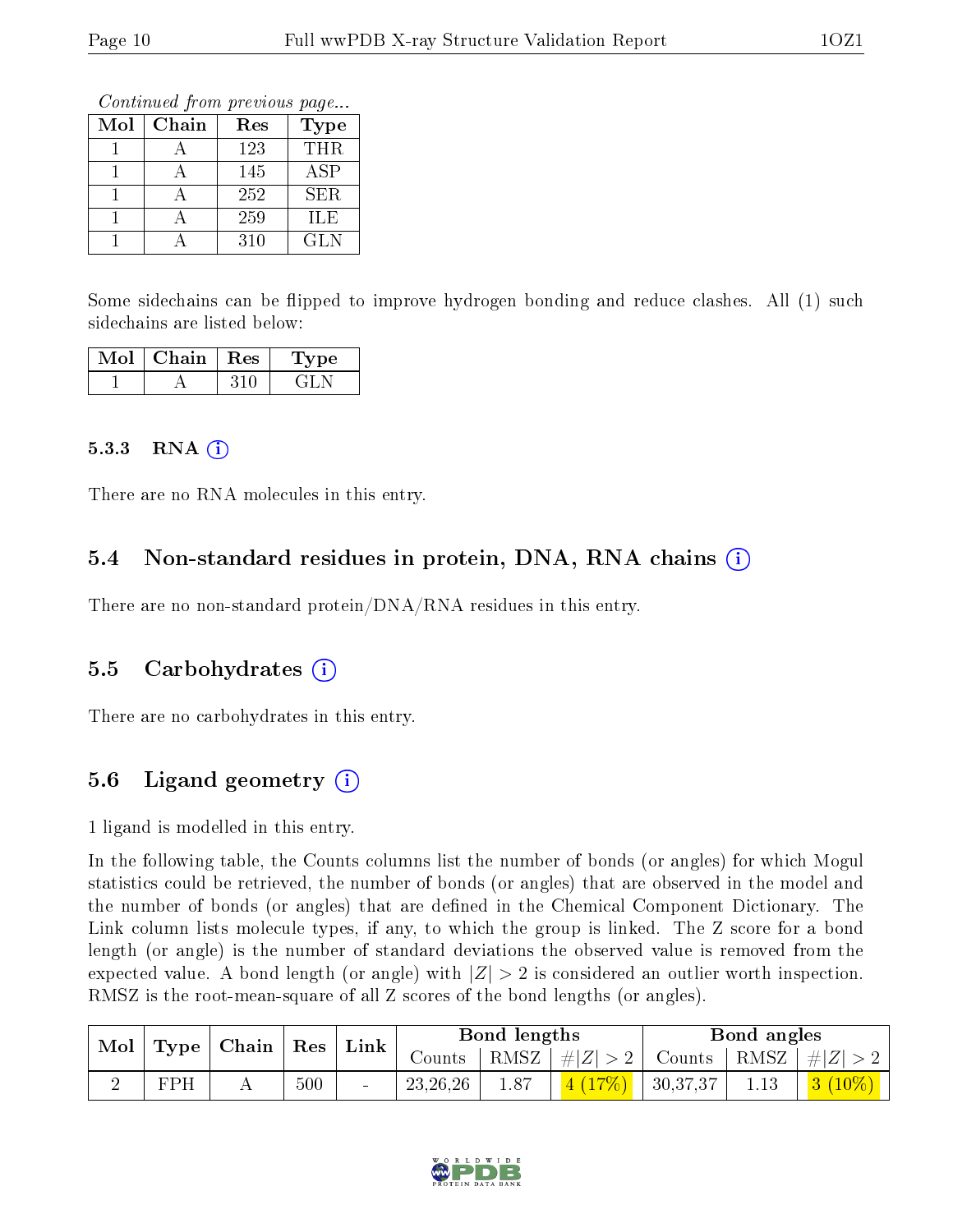In the following table, the Chirals column lists the number of chiral outliers, the number of chiral centers analysed, the number of these observed in the model and the number defined in the Chemical Component Dictionary. Similar counts are reported in the Torsion and Rings columns. '-' means no outliers of that kind were identified.

|  |         |        | Mol   Type   Chain   Res   Link   Chirals   Torsions   Rings |  |
|--|---------|--------|--------------------------------------------------------------|--|
|  | $500\,$ | $\sim$ | $0/8/8/8$   $0/4/4/4$                                        |  |

| Mol                  | Chain | Res | Type       | Atoms     | Z       | Observed $(A)$ | Ideal(A) |
|----------------------|-------|-----|------------|-----------|---------|----------------|----------|
| $\ddot{\phantom{0}}$ |       | 500 | FPH        | $O12-N07$ | $-6.33$ | $1.29\,$       | $1.38\,$ |
|                      |       | 500 | <b>FPH</b> | $C13-N07$ | 2.65    | 1.40           | 1.36     |
| ٠,                   |       | 500 | FPH        | $C04-N03$ | 2.15    | 1.36           | 1.32     |
|                      |       | 500 | FPH        | $C28-C27$ | 2.07    | 141            | 1.37     |

All (4) bond length outliers are listed below:

All (3) bond angle outliers are listed below:

| Mol | Chain | $\operatorname{Res}$ | Type       | Atoms         |       | Observed $(°)$ | $\text{Ideal}({}^o)$ |
|-----|-------|----------------------|------------|---------------|-------|----------------|----------------------|
|     |       | 500                  | <b>FPH</b> | $C08-C13-N07$ | -3.65 | 104.76         | 108.33               |
|     |       | 500                  | FPH.       | C01-C02-N03   | -2.65 | 121.86         | 125.00               |
|     |       | 500                  | <b>FPH</b> | $C08-C13-C14$ | 2.10  | 134.22         | 130 74               |

There are no chirality outliers.

There are no torsion outliers.

There are no ring outliers.

No monomer is involved in short contacts.

The following is a two-dimensional graphical depiction of Mogul quality analysis of bond lengths, bond angles, torsion angles, and ring geometry for all instances of the Ligand of Interest. In addition, ligands with molecular weight > 250 and outliers as shown on the validation Tables will also be included. For torsion angles, if less then 5% of the Mogul distribution of torsion angles is within 10 degrees of the torsion angle in question, then that torsion angle is considered an outlier. Any bond that is central to one or more torsion angles identified as an outlier by Mogul will be highlighted in the graph. For rings, the root-mean-square deviation (RMSD) between the ring in question and similar rings identified by Mogul is calculated over all ring torsion angles. If the average RMSD is greater than 60 degrees and the minimal RMSD between the ring in question and any Mogul-identified rings is also greater than 60 degrees, then that ring is considered an outlier. The outliers are highlighted in purple. The color gray indicates Mogul did not find sufficient equivalents in the CSD to analyse the geometry.

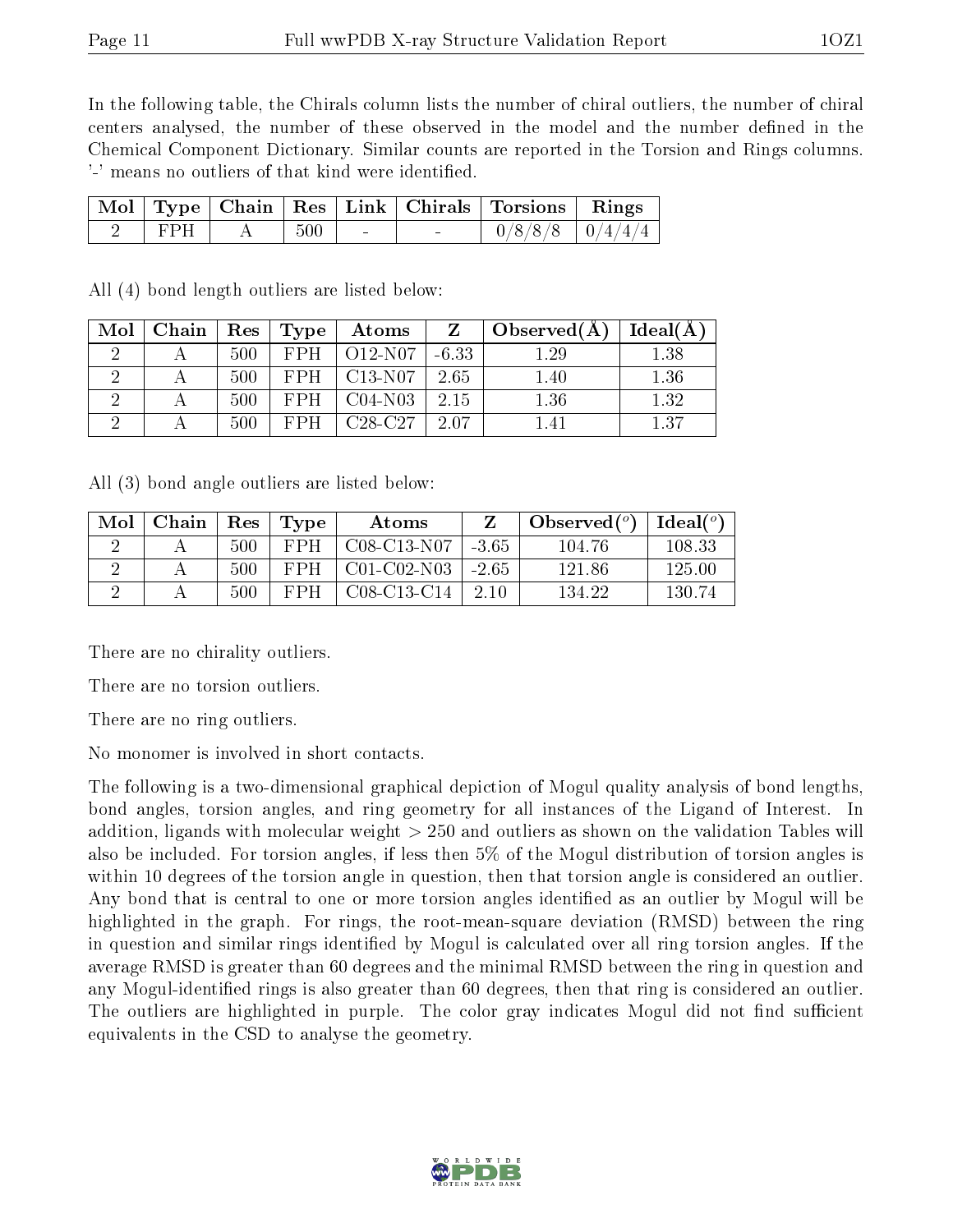

### 5.7 [O](https://www.wwpdb.org/validation/2017/XrayValidationReportHelp#nonstandard_residues_and_ligands)ther polymers (i)

There are no such residues in this entry.

### 5.8 Polymer linkage issues (i)

There are no chain breaks in this entry.